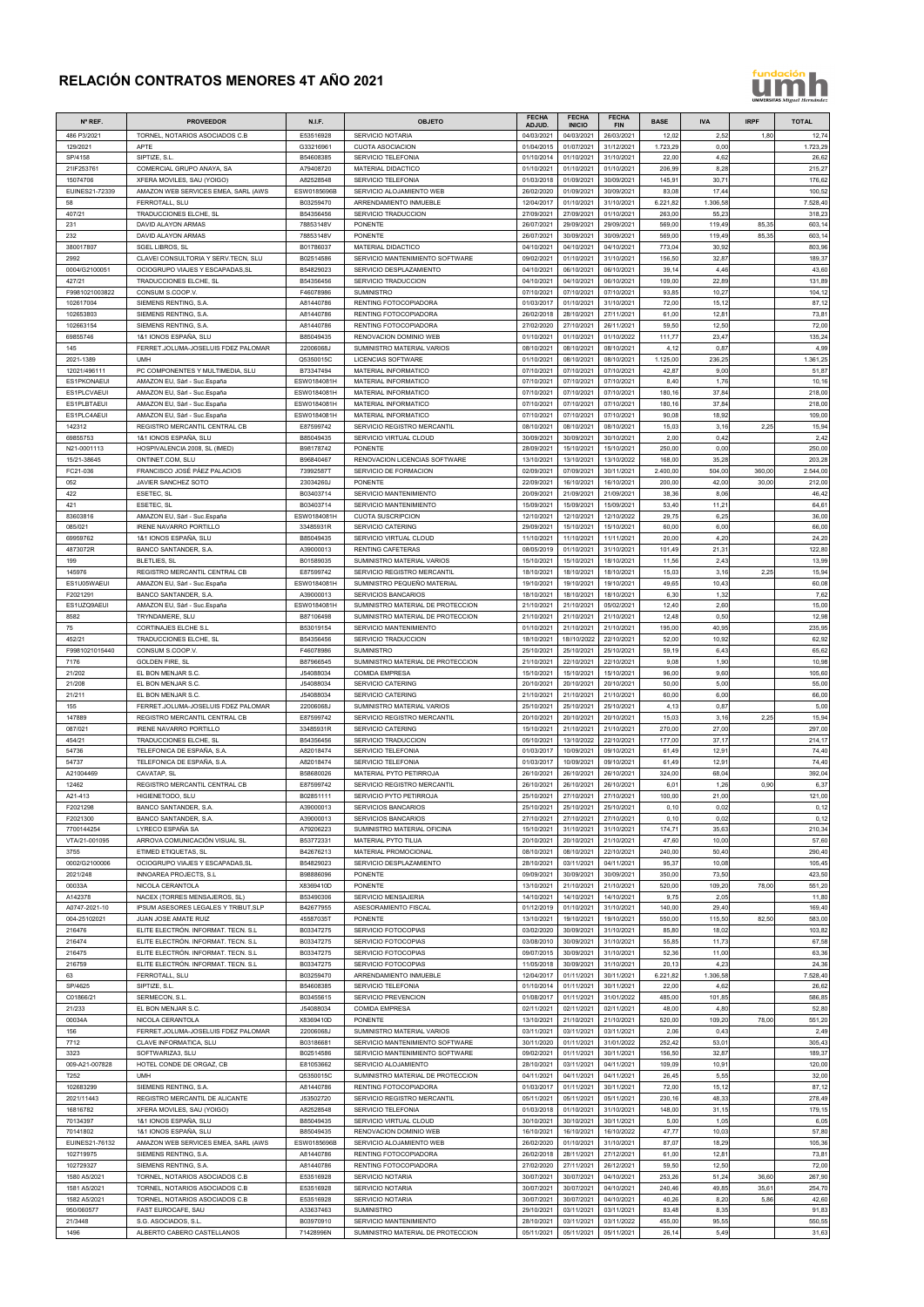| Nº REF.                        | <b>PROVEEDOR</b>                                                             | <b>N.I.F.</b>            | <b>OBJETO</b>                                                    | <b>FECHA</b>             | <b>FECHA</b>                | <b>FECHA</b>             | <b>BASE</b>        | <b>IVA</b>      | <b>IRPF</b> | <b>TOTAL</b>       |
|--------------------------------|------------------------------------------------------------------------------|--------------------------|------------------------------------------------------------------|--------------------------|-----------------------------|--------------------------|--------------------|-----------------|-------------|--------------------|
| 610                            | KELLER GLOBAL SOLUTIONS, SL                                                  | B02948032                | SUMINISTRO MATERIAL VARIOS                                       | ADJUD.<br>08/11/2021     | <b>INICIO</b><br>08/11/2021 | <b>FIN</b><br>08/11/2021 | 8,26               | 1,73            |             | 9,99               |
| TS21-001623                    | SOLUCIONES SICNOVA, SL                                                       | B23599764                | MATERIAL LABORATORIO PROTOTIPADO                                 | 05/11/2021               | 08/11/2021                  | 08/11/2021               | 174,70             | 36,69           |             | 211,39             |
| 445<br>2021301                 | ESETEC, SL<br>DAVID BERENGUER INSTALACIONES, SL                              | B03403714<br>B54798418   | SERVICIO MANTENIMIENTO<br>SERVICIO MANTENIMIENTO                 | 21/10/2021<br>18/10/2021 | 21/10/2021<br>09/11/2021    | 08/11/2021<br>09/11/2021 | 124,0<br>260,00    | 26,05<br>54,60  |             | 150,10<br>314,60   |
| 479/21                         | TRADUCCIONES ELCHE, SL                                                       | B54356456                | SERVICIO TRADUCCION                                              | 02/11/2021               | 03/11/2021                  | 09/11/2021               | 396,00             | 83,16           |             | 479,16             |
| 480/21                         | TRADUCCIONES ELCHE, SL                                                       | B54356456                | SERVICIO TRADUCCION                                              | 02/11/2021               | 03/11/2021                  | 09/11/2021               | 346,00             | 72,66           |             | 418,66             |
| 01/A/21<br>2021-0265           | <b>DIGITAL LATAM, SL</b><br>AGILMARK TRADEMARK, SL                           | B54865944<br>B42758706   | SERVICIOS CAMPAÑA PUBLICITARIA<br>SERVICIO PYTO CRYOSPHERE       | 30/09/2021<br>14/06/2021 | 01/10/2021<br>14/06/2021    | 31/10/2021<br>26/07/2021 | 2.400,00<br>261,43 | 504,00<br>28,57 |             | 2.904,00<br>290,00 |
| 1570                           | <b>UMH</b>                                                                   | Q5350015C                | RENOVACION LICENCIAS SOFTWARE                                    | 10/11/2021               | 10/11/2021                  | 10/11/2022               | 113,98             | 23,94           |             | 137,92             |
| 1069                           | TODO CARTUCHO, S.C.                                                          | J54489562                | SUMINISTRO MATERIAL OFICINA                                      | 03/11/2021               | 03/11/2021                  | 03/11/2021               | 38,84              | 8,16            |             | 47,00              |
| 1075<br>51/21                  | TODO CARTUCHO, S.C.<br>REHABIL Y REFOR ALICANTE ELICONS, SL                  | J54489562<br>B42645283   | SUMINISTRO MATERIAL OFICINA<br>SERVICIO MANTENIMIENTO            | 04/11/2021<br>05/11/2021 | 04/11/2021<br>08/11/2021    | 04/11/2021<br>10/11/2021 | 18,18<br>120,00    | 3,82<br>25,20   |             | 22,00<br>145,20    |
| 21141                          | <b>GENESIS BIOMED, SL</b>                                                    | B66987876                | <b>PONENTE</b>                                                   | 30/09/2021               | 05/10/2021                  | 05/10/2021               | 280,00             | 58,80           |             | 338,80             |
| 2021.036                       | <b>LUCIA RUIZ MONTIEL</b>                                                    | 48336200K                | <b>PONENTE</b>                                                   | 06/09/2021               | 29/10/2021                  | 29/10/2021               | 600,00             | 0,00            | 90,00       | 510,00             |
| 000018<br>ES111M9UAEUI         | MARIA BELEN GARCIA ESPASA<br>AMAZON EU, Sàrl - Suc.España                    | 85090118P<br>ESW0184081H | <b>PONENTE</b><br>MATERIAL PYTO PETIRROJA                        | 15/09/2021<br>08/11/2021 | 26/10/2021<br>08/11/2021    | 26/10/2021<br>08/11/2021 | 100,00<br>21,69    | 21,00<br>4,55   | 15,00       | 106,00<br>26,24    |
| ES111WALAEUI                   | AMAZON EU, Sàrl - Suc.España                                                 | ESW0184081H              | MATERIAL PYTO PETIRROJA                                          | 08/11/2021               | 09/11/2021                  | 09/11/2021               | 19,96              | 4,19            |             | 24,15              |
| 7700147051                     | LYRECO ESPAÑA SA                                                             | A79206223                | SUMINISTRO MATERIAL OFICINA                                      | 11/11/2021               | 12/11/2021                  | 12/11/2021               | 68,16              | 14,31           |             | 82,47              |
| A1224/21                       | <b>LIMENCOP SL</b><br>LUGIUM, GmbH                                           | B53212619                | <b>SERVICIO IMPRENTA</b>                                         | 08/11/2021               | 15/11/2021                  | 15/11/2021<br>14/11/2021 | 322,3              | 67,69           |             | 390,00             |
| R2021-696964<br>F9981121009562 | CONSUM S.COOP.V.                                                             | N2766046C<br>F46078986   | MATERIAL INFORMATICO<br><b>SUMINISTRO</b>                        | 12/11/2021<br>16/11/2021 | 12/11/2021<br>16/11/2021    | 16/11/2021               | 7,43<br>45,1'      | 1,56<br>4,40    |             | 8,99<br>49,51      |
| FV2112058                      | SINERSIS E-COMMERCE, SLU (Euronics)                                          | B99372245                | MATERIAL LABORATORIOS                                            | 12/11/2021               | 12/11/2021                  | 12/11/2021               | 202,40             | 42,50           |             | 244,90             |
| 4931292R                       | BANCO SANTANDER, S.A.                                                        | A39000013                | <b>RENTING CAFETERAS</b>                                         | 08/05/2019               | 01/11/2021                  | 30/11/2021               | 101,49             | 21,31           |             | 122,80             |
| F2021319<br>1/21778/2021       | BANCO SANTANDER, S.A.<br>PROINTER (AIRE AC, CALEF Y VENTIL)                  | A39000013<br>B03826682   | SERVICIOS BANCARIOS<br>SERVICIO MANTENIMIENTO                    | 15/11/2021<br>27/09/2021 | 15/11/2021<br>27/09/2021    | 15/11/2021<br>07/10/2021 | 6,80<br>328,93     | 1,43<br>69,08   |             | 8,23<br>398.0'     |
| 1200019475                     | INDUZE PUBLICIDAD, SA                                                        | A03291937                | SERVICIO PLATAFORMA DIGITAL                                      | 27/09/2021               | 01/10/2021                  | 01/10/2022               | 361,43             | 75,90           |             | 437,33             |
| 21/256                         | EL BON MENJAR S.C.                                                           | J54088034                | <b>SERVICIO CATERING</b>                                         | 10/11/2021               | 10/11/2021                  | 10/11/2021               | 150,00             | 15,00           |             | 165,00             |
| ES114MA8AEUI<br>000G210308     | AMAZON EU, Sàrl - Suc.España<br>MOISES MARTINEZ DOLON                        | ESW0184081H<br>74226108W | <b>MATERIAL INFORMATICO</b><br>SERVICIO DESPLAZAMIENTO           | 15/11/2021<br>16/11/2021 | 15/11/2021<br>16/11/2021    | 15/11/2021<br>16/11/2021 | 74,86<br>42,86     | 15,72<br>4,29   |             | 90,58<br>47,15     |
| 2463791                        | CORREOS Y TELEGRAFOS, SA                                                     | A83052407                | SERVICIO CORREOS                                                 | 17/11/2021               | 17/11/2021                  | 17/11/2021               | 16,00              | 0,00            |             | 16,00              |
| 161                            | FERRET.JOLUMA-JOSELUIS FDEZ PALOMAR                                          | 22006068J                | SUMINISTRO MATERIAL VARIOS                                       | 16/11/2021               | 16/11/2021                  | 16/11/2021               | 3,09               | 0,65            |             | 3,74               |
| 160985                         | REGISTRO MERCANTIL CENTRAL CB                                                | E87599742                | SERVICIO REGISTRO MERCANTIL                                      | 12/11/2021               | 12/11/2021                  | 12/11/2021               | 15,03              | 3,16            | 2,25        | 15,94              |
| 12021/557014<br>5945           | PC COMPONENTES Y MULTIMEDIA, SLU<br>SALSA D CASA DECOMULTIPRE, SL            | B73347494<br>B54639091   | <b>MATERIAL INFORMATICO</b><br>MATERIAL MNTO DE LABORATORIOS     | 15/11/2021<br>16/11/2021 | 15/11/2021<br>16/11/2021    | 16/11/2021<br>16/11/2021 | 213,22<br>4,75     | 44,78<br>1,00   |             | 258,00<br>5,75     |
| 3816                           | ECOSOLUCIONES QUIMICAS, SL                                                   | B88270244                | MATERIAL MNTO DE LABORATORIOS                                    | 16/11/2021               | 17/11/2021                  | 17/11/2021               | 17,77              | 3,73            |             | 21,50              |
| ES115IBEAEUI                   | AMAZON EU, Sàrl - Suc.España                                                 | ESW0184081H              | SUMINISTRO MATERIAL DE PROTECCION                                | 16/11/2021               | 17/11/2021                  | 17/11/2021               | $29.5^{\circ}$     | 6,20            |             | 35,71              |
| 098/021<br>508/21              | <b>IRENE NAVARRO PORTILLO</b><br>TRADUCCIONES ELCHE, SL                      | 33485931R<br>B54356456   | SERVICIO CATERING<br>SERVICIO TRADUCCION                         | 16/11/2021<br>17/11/2021 | 17/11/2021<br>17/11/2021    | 17/11/2021<br>18/11/2021 | 220,00<br>10,00    | 22,00<br>2,10   |             | 242,00<br>12,10    |
| 507/21                         | TRADUCCIONES ELCHE, SL                                                       | B54356456                | SERVICIO TRADUCCION                                              | 09/11/2021               | 09/11/2021                  | 18/11/2021               | 69,00              | 14,49           |             | 83,49              |
| 2021120                        | ZERO FACTORY, S.L.                                                           | B62201090                | <b>PONENTE</b>                                                   | 26/10/2021               | 17/11/2021                  | 17/11/2021               | 1.500,00           | 315,00          |             | 1.815,00           |
| P-2021-003                     | <b>INNOBOUND, SLU</b>                                                        | B42934752                | SERVICIO PYTO TILUA                                              | 11/10/2021               | 11/10/2021                  | 17/11/2021               | 150,00             | 31,50           |             | 181,50             |
| 000G210314<br>163              | MOISES MARTINEZ DOLON<br>FERRET.JOLUMA-JOSELUIS FDEZ PALOMAR                 | 74226108W<br>22006068J   | SERVICIO DESPLAZAMIENTO<br>SUMINISTRO MATERIAL VARIOS            | 15/11/2021<br>19/11/2021 | 17/11/2021<br>19/11/2021    | 18/11/2021<br>19/11/2021 | 144,05<br>13,17    | 14,40<br>2,77   |             | 158,45<br>15,94    |
| FA005228                       | APOYO GRAFICO, SL (METACRILATO)                                              | B98060494                | SUMINISTRO MATERIAL VARIOS                                       | 12/11/2021               | 15/11/2021                  | 15/11/2021               | 234,15             | 49,17           |             | 283,32             |
| 3253                           | COMERCIAL CYPELX, SL                                                         | B54078662                | SUMINISTRO MATERIAL OFICINA                                      | 11/11/2021               | 12/11/2021                  | 19/11/2021               | 44,10              | 9,26            |             | 53,36              |
| 921009122<br>70246738          | OXFORD UNIVERSITY PRESS ESPAÑA, SA<br>1&1 IONOS ESPAÑA, SLU                  | A78058492<br>B85049435   | MATERIAL DIDACTICO<br>SERVICIO VIRTUAL CLOUD                     | 10/11/2021<br>11/11/2021 | 18/11/2021<br>11/11/2021    | 18/11/2021<br>11/12/2021 | 890,19<br>20,00    | 35,61<br>4,20   |             | 925,80             |
| A1218/21                       | <b>LIMENCOP SL</b>                                                           | B53212619                | SERVICIO IMPRENTA                                                | 06/10/2021               | 15/11/2021                  | 15/11/2021               | 65,70              | 13,80           |             | 24,20<br>79,50     |
| 1868 P3/2021                   | TORNEL, NOTARIOS ASOCIADOS C.B                                               | E53516928                | <b>SERVICIO NOTARIA</b>                                          | 10/11/2021               | 10/11/2021                  | 17/11/2021               | 506,90             | 105,96          | 75,69       | 537,17             |
| 12021/570046                   | PC COMPONENTES Y MULTIMEDIA. SLU                                             | B73347494                | <b>EQUIPO INFORMATICO</b>                                        | 19/11/2021               | 19/11/2021                  | 23/11/2021               | 923,96             | 194,03          |             | 1.117,99           |
| 292978                         | CIVIS HOTELES, SA                                                            | A12560991                | SERVICIO ALOJAMIENTO                                             | 10/11/2021               | 18/11/2021                  | 19/11/2021               | 123,64             | 12,36           |             | 136,00             |
| 3384<br>111                    | AKINITA, SL<br>FERRETERIA GARCIA (FCO GARCIA NICOL                           | B42593418<br>22004295B   | SERVICIO CATERING<br>SUMINISTRO MATERIAL VARIOS                  | 15/11/2021<br>22/11/2021 | 21/11/2021<br>22/11/2021    | 21/11/221<br>22/11/2021  | 45,45<br>1,65      | 4,55<br>0,35    |             | 50,00<br>2,00      |
| 2021/00002A                    | <b>GONZALO MARTIN DIAZ</b>                                                   | 09036303V                | <b>PONENTE</b>                                                   | 21/10/2021               | 04/11/2021                  | 04/11/2021               | 150,00             | 0,00            | 22,50       | 127,50             |
| 126                            | TRADE IMPORT SPAIN, S.L.U.                                                   | B54734777                | MATERIAL PROMOCIONAL                                             | 12/11/2021               | 22/11/2021                  | 22/11/2021               | 295,12             | 61,98           |             | 357,10             |
| A-210737                       | ALICANTE PLAZA, SL                                                           | B98841232                | SERVICIO PUBLICIDAD                                              | 09/11/2021               | 23/11/2021                  | 23/11/2021               | 960,00             | 201,60          |             | 1.161,60           |
| 292979                         | CIVIS HOTELES, SA                                                            | A12560991                | SERVICIO ALOJAMIENTO                                             | 10/11/2021               | 18/11/2021                  | 19/11/2021               | 10,9               | 1,09            |             | 12,00              |
| 7700147750<br>62905            | LYRECO ESPAÑA SA<br>TELEFONICA DE ESPAÑA, S.A.                               | A79206223<br>A82018474   | SUMINISTRO MATERIAL OFICINA<br>SERVICIO TELEFONIA                | 23/11/2021<br>01/03/2017 | 24/11/2021<br>10/10/2021    | 24/11/2021<br>09/11/2021 | 135,38<br>61,49    | 28,43<br>12,91  |             | 163,81<br>74,40    |
| 62906                          | TELEFONICA DE ESPAÑA, S.A.                                                   | A82018474                | SERVICIO TELEFONIA                                               | 01/03/2017               | 10/10/2021                  | 09/11/2021               | 61,49              | 12,91           |             | 74,40              |
| 21-246                         | AIRVALIDATION, SL                                                            | B67076174                | SERVICIO MANTENIMIENTO                                           | 16/11/2021               | 23/11/2021                  | 23/11/2021               | 2.077,50           | 436,28          |             | 2.513,78           |
| 321104                         | <b>REPUBLIC OF GAME, SL</b>                                                  | B99495335                | <b>MATERIAL INFORMATICO</b>                                      | 23/11/2021               | 23/11/2021                  | 23/11/2021               | 41,18              | 8,65            |             | 49,83              |
| 21/284                         | EL BON MENJAR S.C.                                                           | J54088034                | SERVICIO CATERING                                                | 24/11/2021               | 24/11/2021                  | 24/11/2021               | 5,50               | 0,55            |             | 6,05               |
| C392                           | ROBERTO GARCIA SOGORB                                                        | 21409488F<br>B73347494   | MATERIAL MNTO DE LABORATORIOS<br><b>MATERIAL INFORMATICO</b>     | 24/11/2021               | 24/11/2021                  | 24/11/2021               | 11,45              | 2,40<br>34,27   |             | 13,85              |
| 12021/583815<br>2521610        | PC COMPONENTES Y MULTIMEDIA, SLU<br>CORREOS Y TELEGRAFOS, SA                 | A83052407                | <b>SERVICIO CORREOS</b>                                          | 23/11/2021<br>25/11/2021 | 24/11/2021<br>25/11/2021    | 24/11/2021<br>25/11/2021 | 163,17<br>17,50    | 0,00            |             | 197,44<br>17,50    |
| 281                            | MARIA C. PUNZANO FERNANDEZ                                                   | 35069284B                | MATERIAL PROMOCIONAL                                             | 24/11/2021               | 26/11/2021                  | 26/11/2021               | 264,47             | 55,54           |             | 320,01             |
| 28203                          | JUGUETES PEREZ, SL                                                           | B03800810                | MATERIAL PYTO PETIRROJA                                          | 26/11/2021               | 26/11/2021                  | 26/11/2021               | 68,35              | 14,35           |             | 82,70              |
| R2021-629470                   | LUGIUM, GmbH                                                                 | N2766046C                | <b>MATERIAL INFORMATICO</b>                                      | 26/11/2021               | 26/11/2021                  | 28/11/2021               | 7,43               | 1,56            |             | 8,99               |
| 1200019509                     | INDUZE PUBLICIDAD, SA                                                        | A03291937                | SERVICIO PLATAFORMA DIGITAL                                      | 16/09/2021               | 20/09/2021                  | 31/12/2021               | 409,54             | 86,00           |             | 495,54             |
| 1200019469<br>43               | INDUZE PUBLICIDAD, SA<br>LOPEZ RUIZ, S.C.                                    | A03291937<br>J54924998   | SERVICIO PLATAFORMA DIGITAL<br>SERVICIO ASESORAMIENTO PYTO TILUA | 15/09/2021<br>14/12/2020 | 07/10/2021<br>01/01/2021    | 07/10/2021<br>31/03/2021 | 1.228,73<br>180,00 | 258,03<br>37,80 |             | 1.486,76<br>217,80 |
| 362                            | LOPEZ RUIZ, S.C.                                                             | J54924998                | SERVICIO ASESORAMIENTO PYTO TILUA                                | 14/12/2020               | 01/04/2021                  | 30/06/2021               | 180,00             | 37,80           |             | 217,80             |
| 557                            | LOPEZ RUIZ, S.C.                                                             | J54924998                | SERVICIO ASESORAMIENTO PYTO TILUA                                | 14/12/2020               | 01/07/2021                  | 30/09/2021               | 180,00             | 37,80           |             | 217,80             |
| 729                            | LOPEZ RUIZ, S.C.                                                             | J54924998                | SERVICIO ASESORAMIENTO PYTO TILUA                                | 14/12/2020               | 01/10/2021                  | 31/12/2021               | 180,00             | 37,80           |             | 217,80             |
| F-ON-2247-2021                 | ONCIBER SEGURIDAD GESTIONADA, SL                                             | B88564216                | SERVICIO CONSULTORIA PYTO TILUA                                  | 18/11/2021               | 24/11/2021                  | 24/11/2021               | 247,92             | 52,06           |             | 299,98             |
| 12021/592681<br>12021/592680   | PC COMPONENTES Y MULTIMEDIA, SLU<br>PC COMPONENTES Y MULTIMEDIA, SLU         | B73347494<br>B73347494   | MATERIAL INFORMATICO<br><b>MATERIAL INFORMATICO</b>              | 23/11/2021<br>25/11/2021 | 26/11/2021<br>26/11/2021    | 26/11/2021<br>26/11/2021 | 22,78<br>57,72     | 4,78<br>12,12   |             | 27,56<br>69,84     |
| ES11CBSSAEUI                   | AMAZON EU, Sàrl - Suc.España                                                 | ESW0184081H              | SUMINISTRO PEQUEÑO MATERIAL                                      | 29/11/2021               | 29/11/2021                  | 29/11/20213              | 23,97              | 5,03            |             | 29,00              |
| 215005PA03027                  | SDAD ESPAÑOLA DE RADIODIFUSION, SLU                                          | B28016970                | SERVICIO PUBLICIDAD                                              | 26/10/2021               | 02/11/2021                  | 14/12/2021               | 1.396,14           | 293,19          |             | 1.689,33           |
| 02/A/21                        | <b>DIGITAL LATAM, SL</b>                                                     | B54865944                | SERVICIOS CAMPAÑA PUBLICITARIA                                   | 30/09/2021               | 01/11/2021                  | 30/11/2021               | 2.400,00           | 504,00          |             | 2.904,00           |
| A/2605                         | <b>DINTELPA SLU</b>                                                          | B03358793                | <b>SERVICIO IMPRENTA</b>                                         | 25/11/2021               | 25/11/2021                  | 30/11/2021               | 554,00             | 116,34          |             | 670,34             |
| 2021-0049                      | <b>SANDRINE GIL</b>                                                          | X4255000T                | SERVICIO PYTO TILUA                                              | 04/10/2021               | 30/11/2021                  | 30/11/2021               | 200,00             | 42,00           |             | 242,00             |
| ES11CRV5AEUI<br>A142951        | AMAZON EU, Sàrl - Suc.España<br>NACEX (TORRES MENSAJEROS, SL)                | ESW0184081H<br>B53490306 | SUMINISTRO PEQUEÑO MATERIAL<br>SERVICIO MENSAJERIA               | 29/11/2021<br>25/11/2021 | 29/11/2021<br>25/11/2021    | 30/11/2021<br>25/11/2021 | 88,07<br>10,67     | 18,50<br>2,24   |             | 106,57<br>12,91    |
| A/212580                       | FILMAGRAPH ENTORNO DIGITAL S.L                                               | B53887147                | SERVICIO IMPRENTA                                                | 09/11/2021               | 09/11/2021                  | 29/11/2021               | 397,52             | 83,48           |             | 481,00             |
| P0002621                       | INFORMACIÓN. EDITOR PRENSA ALIC SAU                                          | A08884439                | SERVICIO PUBLICIDAD                                              | 21/10/2021               | 03/11/2021                  | 16/11/2021               | 895,00             | 187,95          |             | 1.082,95           |
| P0002620                       | INFORMACIÓN. EDITOR PRENSA ALIC SAU                                          | A08884439                | SERVICIO PUBLICIDAD                                              | 03/11/2021               | 21/11/2021                  | 21/11/2021               | 1.188,00           | 249,48          |             | 1.437,48           |
| 12021/606131                   | PC COMPONENTES Y MULTIMEDIA, SLU                                             | B73347494                | MATERIAL INFORMATICO                                             | 30/11/2021               | 30/11/2021                  | 30/11/2021               | 35,72              | 7,50            |             | 43,22              |
| 12021/605693<br>ES111YQAAEUI   | PC COMPONENTES Y MULTIMEDIA, SLU<br>AMAZON EU, Sàrl - Suc. España            | B73347494<br>ESW0184081H | MATERIAL INFORMATICO<br>MATERIAL PYTO PETIRROJA                  | 30/11/2021<br>08/11/2021 | 30/11/2021<br>09/11/2021    | 30/11/2021<br>09/11/2021 | 32,22<br>19,96     | 6,77<br>4,19    |             | 38,99<br>24,15     |
| FC1078571                      | AZETA LIBROS Y PAPELERIA, SL                                                 | B14818009                | MATERIAL DIDACTICO                                               | 15/11/2021               | 30/11/2021                  | 30/11/2021               | 453,45             | 18,14           |             | 471,59             |
| FC1079272                      | AZETA LIBROS Y PAPELERIA, SL                                                 | B14818009                | MATERIAL DIDACTICO                                               | 15/11/2021               | 30/11/2021                  | 30/11/2021               | 215,70             | 8,63            |             | 224,33             |
| FC1079015                      | AZETA LIBROS Y PAPELERIA, SL                                                 | B14818009                | MATERIAL DIDACTICO                                               | 15/11/2021               | 30/11/2021                  | 30/11/2021               | 134,81             | 5,39            |             | 140,20             |
| 217202<br>217203               | ELITE ELECTRÓN. INFORMAT. TECN. S.L.<br>ELITE ELECTRÓN. INFORMAT. TECN. S.L. | B03347275<br>B03347275   | SERVICIO FOTOCOPIAS<br>SERVICIO FOTOCOPIAS                       | 03/08/2010<br>11/05/2018 | 31/10/2021<br>31/10/2021    | 30/11/2021<br>30/11/2021 | 95,88<br>28,24     | 20,13<br>5,93   |             | 116,01<br>34,17    |
| 217204                         | ELITE ELECTRÓN. INFORMAT. TECN. S.L.                                         | B03347275                | SERVICIO FOTOCOPIAS                                              | 09/07/2015               | 31/10/2021                  | 30/11/2021               | 35,0'              | 7,35            |             | 42,36              |
| 217205                         | ELITE ELECTRÓN. INFORMAT. TECN. S.L.                                         | B03347275                | SERVICIO FOTOCOPIAS                                              | 03/02/2020               | 31/10/2021                  | 30/11/2021               | 177,69             | 37,31           |             | 215,00             |
| A0833-2021-11<br>M210.707      | IPSUM ASESORES LEGALES Y TRIBUT, SLP<br>SISTEMAS Y ACRILICOS CASTALLA, SL    | B42677955<br>G42558650   | ASESORAMIENTO FISCAL<br>MATERIAL PROMOCIONAL                     | 01/12/2019<br>29/11/2021 | 01/11/2021<br>30/11/2021    | 30/11/2021<br>30/11/2021 | 140,00<br>151,23   | 29,40<br>31,76  |             | 169,40<br>182,99   |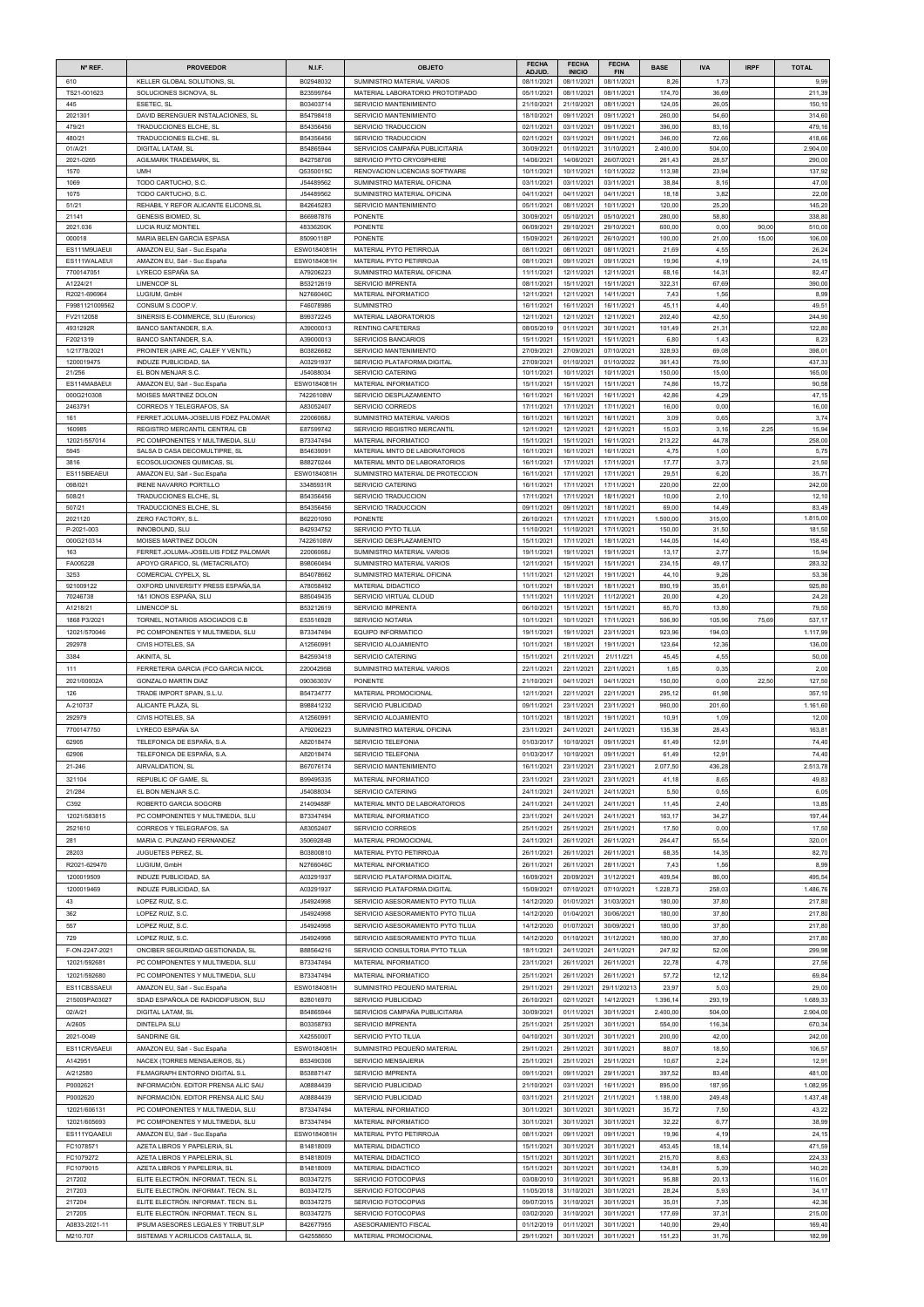| Nº REF.                      | <b>PROVEEDOR</b>                                               | <b>N.I.F.</b>              | <b>OBJETO</b>                                              | <b>FECHA</b>             | <b>FECHA</b>             | <b>FECHA</b>             | <b>BASE</b>       | <b>IVA</b>        | <b>IRPF</b> | <b>TOTAL</b>      |
|------------------------------|----------------------------------------------------------------|----------------------------|------------------------------------------------------------|--------------------------|--------------------------|--------------------------|-------------------|-------------------|-------------|-------------------|
|                              |                                                                |                            |                                                            | ADJUD.                   | <b>INICIO</b>            | <b>FIN</b><br>31/12/2021 |                   |                   |             |                   |
| 71<br>21139                  | FERROTALL, SLU<br>ADRIAN MARTINEZ GUEVARA                      | B03259470<br>74246075M     | ARRENDAMIENTO INMUEBLE<br>MATERIAL PYTO PETIRROJA          | 12/04/2017<br>01/12/2021 | 01/12/2021<br>01/12/2021 | 01/12/2021               | 6.221,8<br>79,40  | 1.306,58<br>16,67 |             | 7.528,40<br>96,07 |
| FACS-2021-19642              | OLD PLAY SPAIN, SLU                                            | B94059367                  | MATERIAL PYTO ANGIOPLASTIA                                 | 25/11/2021               | 30/11/2021               | 30/11/2021               | 9,10              | 1,91              |             | 11,01             |
| BCN-H21-06967                | ROUSAUD COSTAS DURAN, SLP                                      | B63311898                  | ASESORAMIENTO JURIDICO                                     | 27/09/2021               | 29/11/2021               | 30/11/2021               | 990,00            | 207,90            |             | 1.197,90          |
| 7700151142                   | LYRECO ESPAÑA SA                                               | A79206223                  | SUMINISTRO MATERIAL OFICINA                                | 30/11/2021               | 01/12/2021               | 01/12/2021               | 214,62            | 45,07             |             | 259,69            |
| SP/5092<br>18429024          | SIPTIZE, S.L.                                                  | B54608385<br>A82528548     | SERVICIO TELEFONIA<br>SERVICIO TELEFONIA                   | 01/10/2014               | 01/12/2021<br>01/11/2021 | 31/12/2021<br>30/11/2021 | 22,00<br>148,00   | 4,62<br>31,15     |             | 26,62<br>179,15   |
| 2021-V 252                   | XFERA MOVILES, SAU (YOIGO)<br>MARIA AGUEDA LENCINA TORREGROSA  | 21449810X                  | MATERIAL LABORATORIO PROTOTIPADO                           | 01/03/2018<br>24/11/2021 | 02/12/2021               | 02/12/2021               | 216,32            | 45,43             |             | 261,75            |
| ES2021120204                 | SHENZHENSHI TANTIANLUNDIKEJIYOU                                | N0178458F                  | MATERIAL PYTO ANGIOPLASTIA                                 | 25/11/2021               | 02/12/2021               | 02/12/2021               | 133,88            | 28,11             |             | 161,99            |
| 2021-132                     | LCT LAB. SL                                                    | B01676733                  | <b>PONENTE</b>                                             | 11/11/2021               | 01/12/2021               | 01/12/2021               | 1.650,00          | 346,50            |             | 1.996,50          |
| 00041A                       | NICOLA CERANTOLA                                               | X8369410D                  | <b>PONENTE</b>                                             | 13/10/2021               | 30/11/2021               | 30/11/2021               | 2.160,00          | 453,60            | 324,00      | 2.289,60          |
| 21/307                       | EL BON MENJAR S.C.                                             | J54088034                  | <b>COMIDA EMPRESA</b>                                      | 01/12/2021               | 01/12/2021               | 01/12/2021               | 287,00            | 28,70             |             | 315,70            |
| 21/315<br>30 200.152         | EL BON MENJAR S.C.<br>YA GRUPO DE RESTAURACION, S.L.           | J54088034<br>B54080544     | SERVICIO CATERING<br>SERVICIO CATERING                     | 03/12/2021<br>23/11/2021 | 03/12/2021<br>01/12/2021 | 03/12/2021<br>01/12/2021 | 90,00<br>940,00   | 9,00<br>94,00     |             | 99,00<br>1.034,00 |
| EUINES21-89956               | AMAZON WEB SERVICES EMEA, SARL (AWS                            | ESW0185696B                | SERVICIO ALOJAMIENTO WEB                                   | 26/02/2020               | 01/11/2021               | 30/11/2021               | 85,69             | 17,99             |             | 103,68            |
| 70429386                     | 1&1 IONOS ESPAÑA, SLU                                          | B85049435                  | RENOVACION DOMINIO WEB                                     | 30/11/2021               | 30/11/2021               | 30/11/2022               | 67,80             | 14,24             |             | 82,04             |
| 70429391                     | 1&1 IONOS ESPAÑA, SLU                                          | B85049435                  | SERVICIO VIRTUAL CLOUD                                     | 30/11/2021               | 30/11/2021               | 30/12/2021               | 5,00              | 1,05              |             | 6,05              |
| 102749934                    | SIEMENS RENTING, S.A.                                          | A81440786                  | RENTING FOTOCOPIADORA                                      | 01/03/2017               | 01/12/2021               | 31/12/2021               | 72,00             | 15,12             |             | 87,12             |
| 175918<br>102786451          | REGISTRO MERCANTIL CENTRAL CB<br>SIEMENS RENTING, S.A.         | E87599742<br>A81440786     | SERVICIO REGISTRO MERCANTIL<br>RENTING FOTOCOPIADORA       | 07/12/2021<br>26/02/2018 | 07/12/2021<br>28/12/2021 | 07/12/2021<br>27/01/2022 | 15,03<br>61,00    | 3,16<br>12,81     | 2,25        | 15,94<br>73,81    |
| 102795789                    | SIEMENS RENTING, S.A.                                          | A81440786                  | RENTING FOTOCOPIADORA                                      | 27/02/2020               | 27/12/2021               | 26/01/2022               | 59,5              | 12,50             |             | 72,00             |
| 2021/01                      | ANGELA GOMIS SELVA                                             | 22002850S                  | SERVICIO EVENTOS                                           | 02/12/2021               | 07/12/2021               | 07/01/2022               | 1.800,00          | 180,00            |             | 1.980,00          |
| A63-21                       | SINAIA MARKETING, S.L.                                         | B54870597                  | <b>PONENTE</b>                                             | 08/11/2021               | 09/12/2021               | 09/12/2021               | 450,00            | 94,50             |             | 544,50            |
| A64-21                       | SINAIA MARKETING, S.L.                                         | B54870597                  | <b>PONENTE</b>                                             | 08/11/2021               | 10/12/2021               | 10/12/2021               | 450,00            | 94,50             |             | 544,50            |
| 2021/078<br>2021/079         | ANDSEED, SL<br>ANDSEED, SL                                     | B73941916<br>B73941916     | <b>PONENTE</b><br><b>PONENTE</b>                           | 17/11/2021<br>17/11/2021 | 03/12/2021<br>03/12/2021 | 03/12/2021<br>03/12/2021 | 520,00<br>520,00  | 109,20<br>109,20  |             | 629,20<br>629,20  |
| 021472                       | TOTCARTO, SL                                                   | B42693218                  | MATERIAL PYTO PETIRROJA                                    | 10/12/2021               | 10/12/2021               | 10/12/2021               | 286,88            | 60,24             |             | 347,12            |
| IN001428                     | BALANZAS REGISTRADORAS MADRID, SL                              | B82892076                  | MATERIAL PYTO PETIRROJA                                    | 10/12/2021               | 10/12/2021               | 10/12/2021               | 76,00             | 15,96             |             | 91,96             |
| 21/15283                     | INGECAL, Ingen.Calidad y Med.Ambien                            | B62188552                  | <b>PONENTE</b>                                             | 11/10/2021               | 08/11/2021               | 08/11/2021               | 280,00            | 58,80             |             | 338,80            |
| 2021-405                     | WINDUP ESTRATEGIAS, SRL                                        | B93439685                  | <b>PONENTE</b>                                             | 03/11/2021               | 29/11/2021               | 29/11/2021               | 300,00            | 63,00             |             | 363,00            |
| 2021-406<br>102              | WINDUP ESTRATEGIAS, SRL                                        | B93439685<br>B42832774     | <b>PONENTE</b>                                             | 03/11/2021<br>15/11/2021 | 30/11/2021<br>20/12/2021 | 30/11/2021               | 300,00<br>425,00  | 63,00<br>89,25    |             | 363,00<br>514,25  |
| 103                          | FRESH DISCOVERY, SL<br>FRESH DISCOVERY, SL                     | B42832774                  | <b>PONENTE</b><br><b>PONENTE</b>                           | 15/11/2021               | 21/12/2021               | 20/12/2021<br>21/12/2021 | 425,00            | 89,25             |             | 514,25            |
| FV00019591                   | EQUILABO SCIENTIFIC, S.L.                                      | B73947483                  | MATERIAL MNTO DE LABORATORIOS                              | 26/11/2021               | 02/12/2021               | 10/12/2021               | 136,10            | 28,58             |             | 164,68            |
| 70553559                     | 1&1 IONOS ESPAÑA, SLU                                          | B85049435                  | SERVICIO VIRTUAL CLOUD                                     | 11/12/2021               | 11/12/2021               | 11/01/2022               | 20,00             | 4,20              |             | 24,20             |
| ES11D35QAEUI                 | AMAZON EU, Sàrl - Suc.España                                   | ESW0184081H                | MATERIAL PYTO PETIRROJA                                    | 30/11/2021               | 30/11/2021               | 30/11/2021               | 21,20             | 4,45              |             | 25,65             |
| 552/21                       | TRADUCCIONES ELCHE, SL                                         | B54356456                  | SERVICIO TRADUCCION                                        | 25/11/2021               | 26/11/2021               | 10/12/2021               | 177,00            | 37,17             |             | 214,17            |
| 559/21<br>12021/621815       | TRADUCCIONES ELCHE, SL<br>PC COMPONENTES Y MULTIMEDIA, SLU     | B54356456<br>B73347494     | SERVICIO TRADUCCION<br>MATERIAL INFORMATICO                | 26/11/2021<br>10/12/2021 | 26/11/2021<br>10/12/2021 | 10/12/2021<br>10/12/2021 | 154,00<br>18,59   | 32,34<br>3,90     |             | 186,34<br>22,49   |
| 1462                         | <b>MEJORINA, SL</b>                                            | B87292868                  | MATERIAL MNTO DE LABORATORIOS                              | 09/12/2021               | 12/12/2021               | 12/12/2021               | 7,43              | 1,56              |             | 8,99              |
| 1/002735                     | ALEJANDRO GARCIA DE LLANO                                      | 24374339C                  | MATERIAL PYTO PETIRROJA                                    | 16/11/2021               | 29/11/2021               | 29/11/2021               | 26,38             | 5,54              |             | 31,92             |
| 1200019636                   | INDUZE PUBLICIDAD, SA                                          | A03291937                  | SERVICIO PLATAFORMA DIGITAL                                | 27/09/2021               | 01/10/2021               | 01/10/2022               | 361,43            | 75,90             |             | 437,33            |
| F210217                      | 3DFILAMENTS, SL                                                | B54925318                  | MATERIAL PYTO VIT3D                                        | 29/04/2021               | 13/12/2021               | 13/12/2021               | 247,93            | 52,06             |             | 299,99            |
| 1200018559<br>2373           | <b>INDUZE PUBLICIDAD, SA</b><br>PRODUCTOS 2014 NFC, SL         | A03291937<br>B19559475     | SERVICIO PLATAFORMA DIGITAL<br>SUMINISTRO MATERIAL OFICINA | 20/04/2021<br>23/11/2021 | 20/04/2021<br>25/11/2021 | 30/04/2021<br>25/11/2021 | 532,68<br>27,40   | 111,86<br>5,75    |             | 644,54<br>33,15   |
| 10/2021                      | GRUPO BLU CONSULT Y CONOCIMIEN, SLU                            | B85608933                  | <b>PONENTE</b>                                             | 10/11/2021               | 14/12/2021               | 14/12/2021               | 315,00            | 66,15             |             | 381,15            |
| 22010                        | ADAM TECHNOLOGIES, SLU                                         | B82784935                  | MATERIAL PYTO PETIRROJA                                    | 02/12/2021               | 02/12/2021               | 02/12/2021               | 667,76            | 140,23            |             | 807,99            |
| FC21-045                     | FRANCISCO JOSÉ PÁEZ PALACIOS                                   | 73992587T                  | SERVICIO DE FORMACION                                      | 02/09/2021               | 07/09/2021               | 30/11/2021               | 2.400,00          | 504,00            | 360,00      | 2.544,00          |
| F210164                      | ELECEH COOP, C.                                                | F01638303                  | MATERIAL PYTO VIT3D                                        | 15/12/2021               | 15/12/2021               | 15/12/2021               | 246,00            | 51,66             |             | 297,66            |
| ES11JE9PAEUI<br>A1368/21     | AMAZON EU, Sàrl - Suc.España<br><b>LIMENCOP SL</b>             | ESW0184081H<br>B53212619   | MATERIAL MNTO DE LABORATORIOS<br><b>SERVICIO IMPRENTA</b>  | 14/12/2021<br>17/11/2021 | 14/12/2021<br>15/12/2021 | 14/12/2021<br>15/12/2021 | 37,94<br>40,90    | 7,96<br>8,59      |             | 45,90<br>49,49    |
| 03/A/21                      | <b>DIGITAL LATAM, SL</b>                                       | B54865944                  | SERVICIOS CAMPAÑA PUBLICITARIA                             | 30/09/2021               | 01/12/2021               | 31/12/2021               | 2.800,00          | 588,00            |             | 3.388,00          |
| 1200019655                   | INDUZE PUBLICIDAD, SA                                          | A03291937                  | SERVICIO PLATAFORMA DIGITAL                                | 15/09/2021               | 23/11/2021               | 23/11/2021               | 1.134,7           | 238,30            |             | 1.373,07          |
| 4999278R                     | BANCO SANTANDER, S.A.                                          | A39000013                  | <b>RENTING CAFETERAS</b>                                   | 08/05/2019               | 01/12/2021               | 31/12/2021               | 101,49            | 21,31             |             | 122,80            |
| F2021328                     | BANCO SANTANDER, S.A.                                          | A39000013                  | <b>SERVICIOS BANCARIOS</b>                                 | 15/12/2021               | 15/12/2021               | 15/12/2021               | 0, 10             | 0,02              |             | 0,12              |
| F2021349T<br>F2021349V       | BANCO SANTANDER, S.A.<br>BANCO SANTANDER, S.A.                 | A39000013<br>A39000013     | <b>SERVICIOS BANCARIOS</b>                                 | 15/12/2021<br>15/12/2021 | 15/12/2021<br>15/12/2021 | 15/12/2021<br>15/12/2021 | 5,80<br>0,20      | 1,22<br>0,04      |             | 7,02<br>0,24      |
| 21/0994                      | ALILAB, SL                                                     | B54248844                  | <b>SERVICIOS BANCARIOS</b><br>SERVICIO PYTO PETIRROJA      | 14/12/2021               | 14/12/2021               | 14/12/2021               | 491,00            | 103,11            |             | 594,11            |
| 2021-V 255                   | MARIA AGUEDA LENCINA TORREGROSA                                | 21449810X                  | MATERIAL LABORATORIO PROTOTIPADO                           | 24/11/2021               | 10/12/2021               | 10/12/2021               | 170,00            | 35,70             |             | 205,70            |
| A/5588                       | MERKECARTUCHOS, SL                                             | B71066021                  | MATERIAL PYTO VIT3D                                        | 15/12/2021               | 15/12/2021               | 15/12/2021               | 1.232,88          | 258,90            |             | 1.491,78          |
| 13/2021                      | FERNANDO BERNAL MORA                                           | 48378560S                  | SERVICIO DESARROLLO APLICACIÓN                             | 23/07/2021               | 28/09/2021               | 31/12/2021               | 5.900,00          | 1.239,00          | 885,00      | 6.254,00          |
| 137                          | DIFUSION CENT.INV.Y PUBL.IDIOMAS, SL                           | B78882552                  | LICENCIA CURSO ELE                                         | 16/12/2021               | 16/12/2021               | 16/12/2022               | 48,07             | 1,92              |             | 49,99             |
| ES11KT98AEI<br>238           | AMAZON EU, Sàrl - Suc. España<br>ESTUDIO GLO, SL               | ESW0184081H<br>B54029301   | SUMINISTRO PEQUEÑO MATERIAL<br>MATERIAL PROMOCIONAL        | 16/12/2021<br>01/12/2021 | 16/12/2021<br>15/12/2021 | 17/12/2021<br>17/12/2021 | 23,70<br>2.060,58 | 4,98<br>432,72    |             | 28,68<br>2.493,30 |
| P-02/2021                    | JESUS MARTINEZ ASENCIO                                         | 48553724B                  | <b>PONENTE</b>                                             | 30/09/2021               | 26/10/2021               | 26/10/2021               | 100,00            | 21,00             | 15,00       | 106,00            |
| F2021351T                    | BANCO SANTANDER, S.A.                                          | A39000013                  | SERVICIOS BANCARIOS                                        | 17/12/2021               | 17/12/2021               | 17/12/2021               | 0,10              | 0,02              |             | 0,12              |
| ES11IQL7AEUI                 | AMAZON EU, Sàrl - Suc.España                                   | ESW0184081H                | MATERIAL PYTO VIT3D                                        | 13/12/2021               | 13/12/2021               | 13/12/2021               | 22,47             | 4,72              |             | 27,19             |
| ES11IPJOAEUI                 | AMAZON EU, Sàrl - Suc.España                                   | ESW0184081H                | MATERIAL PYTO VIT3D<br>MATERIAL PYTO VIT3D                 | 13/12/2021               | 13/12/2021               | 13/12/2021               | 37,72             | 7,91<br>13,71     |             | 45,63<br>78,99    |
| ES11KKGLAEUI<br>ES11KKXYAEUI | AMAZON EU, Sàrl - Suc.España<br>AMAZON EU, Sàrl - Suc.España   | ESW0184081H<br>ESW0184081H | MATERIAL PYTO VIT3D                                        | 16/12/2021<br>16/12/2021 | 16/12/2021<br>16/12/2021 | 16/12/2021<br>16/12/2021 | 65,28<br>65,28    | 13,71             |             | 78,99             |
| ES11KK5DAEUI                 | AMAZON EU, Sàrl - Suc.España                                   | ESW0184081H                | <b>MATERIAL PYTO VIT3D</b>                                 | 16/12/2021               | 16/12/2021               | 16/12/2021               | 65,28             | 13,71             |             | 78,99             |
| ES11KK21AEUI                 | AMAZON EU, Sàrl - Suc.España                                   | ESW0184081H                | MATERIAL PYTO VIT3D                                        | 16/12/2021               | 16/12/2021               | 16/12/2021               | 9,91              | 2,08              |             | 11,99             |
| ES11KV7LAEUI                 | AMAZON EU, Sàrl - Suc.España                                   | ESW0184081H                | MATERIAL PYTO VIT3D                                        | 16/12/2021               | 16/12/2021               | 16/12/2021               | 13,14             | 2,76              |             | 15,90             |
| 6352<br>33271                | EUROXANTY, SL<br>KAFRAMA TECHNOLOGY, SL                        | B91996264<br>B06758361     | MATERIAL PYTO VIT3D<br>MATERIAL PYTO VIT3D                 | 16/12/2021<br>16/12/2021 | 16/12/2021<br>16/12/2021 | 16/12/2021<br>16/12/2021 | 4,09<br>10,33     | 0,86<br>2,17      |             | 4,95<br>12,50     |
| 731                          | UNISHOP ONLINE, SL                                             | B02788982                  | MATERIAL PYTO VIT3D                                        | 16/12/2021               | 16/12/2021               | 16/12/2021               | 25,6              | 5,38              |             | 30,99             |
| 8250374670                   | MERCK LIFE SCIENCE, SLU                                        | B79184115                  | SERVICIO MANTENIMIENTO                                     | 01/12/2021               | 01/11/2021               | 31/10/2022               | 3.515.5           | 738,26            |             | 4.253,77          |
| ES11HFINAEUI                 | AMAZON EU, Sàrl - Suc.España                                   | ESW0184081H                | MATERIAL PYTO VIT3D                                        | 10/12/2021               | 10/12/2021               | 10/12/2021               | 18,46             | 3,86              |             | 22,32             |
| 5451                         | WEB LA TIENDA DIRECTA, SL                                      | B18901579                  | MATERIAL PYTO VIT3D                                        | 10/12/2021               | 10/12/2021               | 10/12/2021               | 15,26             | 3,20              |             | 18,46             |
| ES11H67AEUI<br>SM21-6529     | AMAZON EU, Sàrl - Suc.España<br>V. JUVASA, SLU                 | ESW0184081H<br>B41396540   | MATERIAL PYTO VIT3D<br>MATERIAL PYTO PETIRROJA             | 10/12/2021<br>15/12/2021 | 12/12/2021<br>17/12/2021 | 12/12/2021<br>17/12/2021 | 226,26<br>244,04  | 47,52<br>51,25    |             | 273,78<br>295,29  |
| 021/21                       | <b>LORRAINE MEALING</b>                                        | X0721546J                  | SERVICIO DE FORMACION                                      | 03/12/2021               | 03/12/2021               | 03/12/2021               | 84,00             | 0,00              | 12,60       | 71,40             |
| ES11KILAAEUI                 | AMAZON EU, Sàrl - Suc.España                                   | ESW0184081H                | <b>EQUIPO INFORMATICO</b>                                  | 16/12/2021               | 16/12/2021               | 16/12/2021               | 495,04            | 103,96            |             | 599,00            |
| ES11MP4QAEUI                 | AMAZON EU, Sàrl - Suc. España                                  | ESW0184081H                | MATERIAL MNTO DE LABORATORIOS                              | 20/12/2021               | 20/12/2021               | 20/12/2021               | 9,05              | 1,90              |             | 10,95             |
| 4947                         | TRADINEUR COMMERCE EUROPE, SL                                  | B27464262                  | <b>MATERIAL PYTO VIT3D</b>                                 | 16/12/2021               | 16/12/2021               | 16/12/2021               | 7,84              | 1,65              |             | 9,49              |
| 7062067022<br>4090968809     | VWR INTERNATIONAL EUROLAB. SLU<br><b>FISHER SCIENTIFIC, SL</b> | B08362089<br>B84498955     | SERVICIO MANTENIMIENTO<br>MATERIAL MNTO DE LABORATORIOS    | 15/12/2021<br>26/11/2021 | 15/12/2021<br>16/12/2021 | 15/12/2021<br>16/12/2021 | 85,00<br>125,86   | 17,85<br>26,43    |             | 102,85<br>152,29  |
| 3731                         | SOFTWARIZA3, SLU                                               | B02514586                  | SERVICIO MANTENIMIENTO SOFTWARE                            | 09/02/2021               | 01/12/2021               | 31/12/2021               | 156,50            | 32,87             |             | 189,37            |
| 515/21                       | TRADUCCIONES ELCHE, SL                                         | B54356456                  | SERVICIO TRADUCCION                                        | 18/11/2021               | 18/11/2021               | 24/11/2021               | 174,00            | 36,54             |             | 210,54            |
| 530/21                       | <b>TRADUCCIONES ELCHE. SL</b>                                  | B54356456                  | SERVICIO TRADUCCION                                        | 19/11/2021               | 19/11/2021               | 29/11/2021               | 295,00            | 61,95             |             | 356,95            |
| 544/21                       | TRADUCCIONES ELCHE, SL                                         | B54356456                  | SERVICIO TRADUCCION                                        | 11/11/2021               | 11/11/2021               | 02/12/2021               | 533,00            | 111,93            |             | 644,93            |
| 545/21<br>548/21             | TRADUCCIONES ELCHE, SL<br>TRADUCCIONES ELCHE, SL               | B54356456<br>B54356456     | SERVICIO TRADUCCION<br>SERVICIO TRADUCCION                 | 25/11/2021<br>24/11/2021 | 25/11/2021<br>24/11/2021 | 02/12/2021<br>02/12/2021 | 359,00<br>328,00  | 75,39<br>68,88    |             | 434,39<br>396,88  |
| S1042036                     | MADE4HOME SHOP, SL                                             | B87730289                  | MATERIAL PYTO VIT3D                                        | 14/12/2021               | 15/12/2021               | 15/12/2021               | 75,20             | 15,79             |             | 90,99             |
| 805                          | TELEMATIC SOLUC INFORMATIQUES, SL                              | B61904520                  | MATERIAL PYTO VIT3D                                        | 14/12/2021               | 14/12/2021               | 14/12/2021               | 69,91             | 14,69             |             | 84,60             |
| ES11JGWTAEUI                 | AMAZON EU, Sàrl - Suc.España                                   | ESW0184081H                | MATERIAL PYTO VIT3D                                        | 14/12/2021               | 14/12/2021               | 14/12/2021               | 54,77             | 11,50             |             | 66,27             |
| 2632                         | CESUMIN, SL                                                    | B98041676                  | MATERIAL PYTO VIT3D                                        | 14/12/2021               | 16/12/2021               | 16/12/2021               | 15,77             | 3,31              |             | 19,08             |
| 2372<br>1136                 | REPUBLIC OF GAME, SL<br>HELGUEFER, SL                          | B99495335<br>B48455620     | MATERIAL PYTO VIT3D<br>MATERIAL PYTO VIT3D                 | 10/12/2021<br>10/12/2021 | 10/12/2021<br>11/12/2021 | 10/12/2021<br>11/12/2021 | 16,88<br>20,78    | 3,56<br>4,36      |             | 20,44<br>25,14    |
| 4207                         | ECOSOLUCIONES QUIMICAS, SL                                     | B88270244                  | MATERIAL PYTO VIT3D                                        | 10/12/2021               | 10/12/2021               | 13/12/2021               | 60,86             | 12,76             |             | 73,62             |
| FA107126                     | TAPAS Y ENVASES RIOJA, SL                                      | B26317024                  | MATERIAL PYTO PETIRROJA                                    | 22/12/2021               | 22/12/2021               | 22/12/2021               | 198,16            | 41,62             |             | 239,78            |
| F-76-2021                    | FCO. JAVIER DUARTE MEDINA                                      | 48368199G                  | <b>PONENTE</b>                                             | 08/12/2021               | 21/12/2021               | 21/12/2021               | 520,00            | 109,20            | 78,00       | 551,20            |
| 2758230                      | CORREOS Y TELEGRAFOS, SA                                       | A83052407                  | SERVICIO CORREOS                                           | 23/12/2021               | 23/12/2021               | 23/12/2021               | 4,15              | 0,00              |             | 4,15              |
| 000G210340                   | MOISES MARTINEZ DOLON                                          | 74226108W                  | SERVICIO DESPLAZAMIENTO                                    | 11/11/2021               | 22/11/2021               | 22/11/2021               | 104,29            | 10,43             |             | 114,72            |